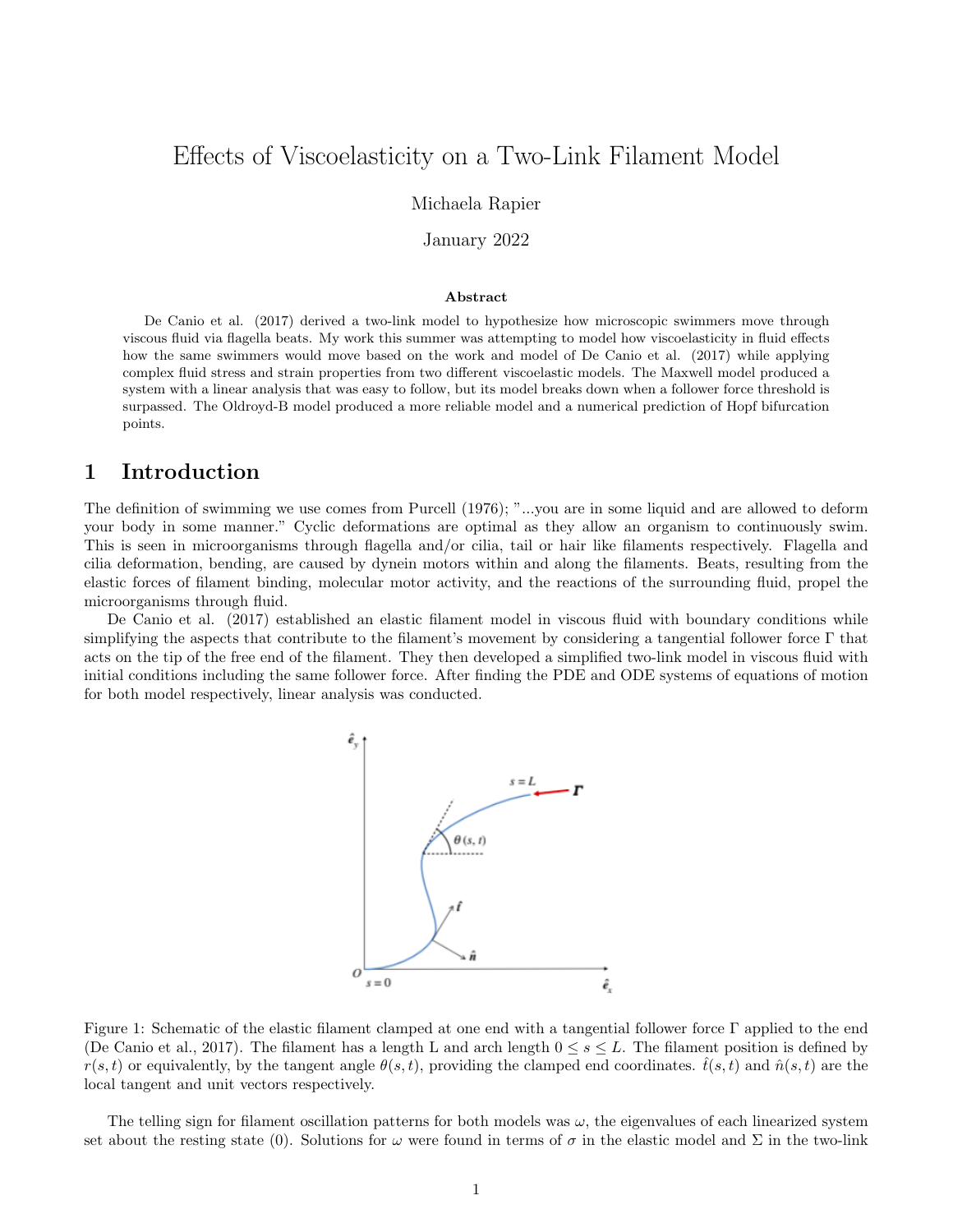model. The ratio between both is the strength of the follower force  $(\sigma)$  and the elastic force  $(\Sigma)$ . The real part of  $ω$  represents the growth rate of filament oscillations while the imaginary part of  $ω$  represents oscillation frequency. Observing the behavior of both in each model showed that they had similar dynamics. So, we conclude that we can use the two link model (De Canio et al., 2017) in cases with viscoelastic fluid to estimate the viscoelastic effects on an elastic flagella.



Figure 2: The graphs of the real and imaginary parts of  $\omega$  in the elastic and two-link models respectively. Similar behavior of both parts in each case hints that the models have similar dynamics.



Figure 3: Discrete, two-link model of a filament (similar to De Canio et al., 2017) of two rigid rods of length l, acted on by a follower force,  $\Gamma$ , at its tip. The torsional springs at points O and A are of strength k.

As taken from De Canio et al. (2017), our assumptions for the structure of the two-link model we observed in all cases are that, on the plane  $z = 0$ , the model is comprised of two rigid links joined together at a point A, with one end clamped at a point O and the other free at a point B. Both links have a length of l. Elasticity is assumed by inducing torsional springs at points O and A, each with the spring constant k. The angles (degrees of freedom) produced at points O and A through elasticity are  $\theta_1(t)$  and  $\theta_2(t)$ . Additionally, both angles are zero when both links are horizontal. Thus, the angles increase counterclockwise. The follower force, Γ, always acts tangentially upon the endpoint of the second link as it moves. Another assumption is that the two-link filament moves in a creeping flow, and its drag force is concentrated at points A and B only. Our final assumptions are that inertia is negligible and damping forces dominate.

The variables that make up the elements in all our calculations are the angles  $\theta_1(t)$  and  $\theta_2(t)$ , which are timedependent. From these, we can find the locations of the moving points A and B on the model. Then we find the velocities by taking the derivative. The locations are:

$$
r_A = A - O = l(\cos \theta_1, \sin \theta_1)
$$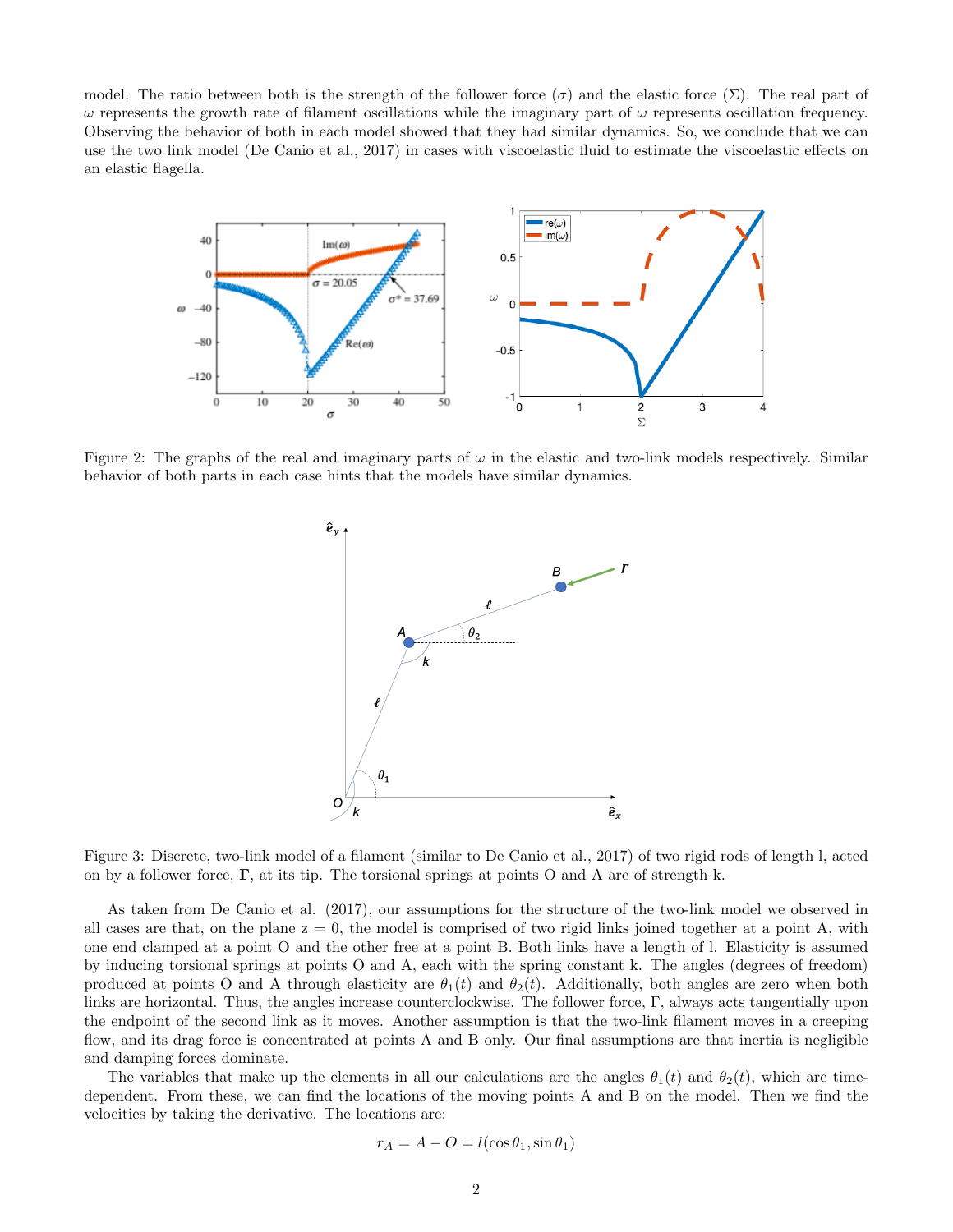and

$$
r_B = B - O = l(\cos \theta_1 + \cos \theta_2, \sin \theta_1 + \sin \theta_2)
$$

at points A and B respectively. The velocities are:

$$
v_A = \dot{r}_A = l\dot{\theta}_1(-\sin\theta_1, \cos\theta_1)
$$

and

$$
v_B = \dot{r}_B = l[\dot{\theta}_1(-\sin\theta_1, \cos\theta_1) + \dot{\theta}_2(-\sin\theta_2, \cos\theta_2)]
$$

at points A and B respectively, and the dots denote time derivatives.

The follower force is scaled as  $\Gamma = -\Gamma \hat{t}$ , where  $\Gamma > 0$  is the magnitude and  $\hat{t} = (cos(\theta_2), sin(\theta_2))$  is the unit tangent vector that joins points A and B.

Because we are assuming creeping flow movement, the drag forces are  $F_A = -\zeta(v_A)$  on point A and  $F_B = -\zeta(v_B)$ on point B, where  $\zeta$  is some effective drag force. Finally, the restoring moments (elasticity) of the torsional springs are  $-k(\theta_1)$  at point O and  $-k(\theta_2 - \theta_1)$  at point A.

# 2 Viscous Model

In order to understand the mechanics of the two-link model, we first follow the same procedure as De Canio et al. (2017) with a viscous fluid. From there, we will have a template for our cases of interest.

### 2.1 Derivation and Equations of Motion

We derive the system of ODEs for the two-link filament model in a viscous fluid by asserting the principle of virtual work through the equality

$$
\mathbf{\Gamma} \cdot \delta \mathbf{r}_B + \mathbf{F}_B \cdot \delta \mathbf{r}_B + \mathbf{F}_A \cdot \delta \mathbf{r}_A - k\theta_1 \delta \theta_1 - k(\theta_1 - \theta_2)(\delta \theta_1 - \delta \theta_2) = 0. \tag{1}
$$

We evaluate every individual product in terms of  $\theta_1(t)$  and  $\theta_2(t)$ . We divide the whole equality by k to eliminate the spring constant from the spring restoring moments. Then we nondimensionalize by re-scaling time by  $\hat{t} = kt/\zeta l^2$ , to cancel out the contained constants, and setting  $\Sigma = \Gamma l / k$ , the ratio between the follower force and torsional spring constant, to obtain

$$
\Sigma \sin(\theta_1 - \theta_2)\delta\theta_1 - (\dot{\theta}_1 + \dot{\theta}_2\cos(\theta_1 - \theta_2))\delta\theta_1 - (\dot{\theta}_2 + \dot{\theta}_1\cos(\theta_1 - \theta_2))\delta\theta_2 - \dot{\theta}_1\delta\theta_1 - \theta_1\delta\theta_1 - (\theta_2 - \theta_1)\delta\theta_2 + (\theta_2 - \theta_1)\delta\theta_1 = 0. \tag{2}
$$

Grouping the terms by  $\delta\theta_1$  and  $\delta\theta_2$ , we have

$$
\left[\sum \sin(\theta_1 - \theta_2) - (\dot{\theta}_1 + \dot{\theta}_2 \cos(\theta_1 - \theta_2) - \dot{\theta}_1 - \theta_1 + (\theta_2 - \theta_1)\right]\delta\theta_1 + \left[-(\dot{\theta}_2 + \dot{\theta}_1 \cos(\theta_1 - \theta_2)) - (\theta_2 - \theta_1)\right]\delta\theta_2 = 0. \tag{3}
$$

We assume that  $\delta\theta_1$  and  $\delta\theta_2$  are arbitrary. This produces the system of two equations of motion

$$
\sum \sin(\theta_1 - \theta_2) - [2\dot{\theta}_1 + \dot{\theta}_2 \cos(\theta_1 - \theta_2)] - 2\theta_1 + \theta_2 = 0
$$
\n(4)

$$
-\dot{\theta}_1 \cos(\theta_1 - \theta_2) - \dot{\theta}_2 + \theta_1 - \theta_2 = 0.
$$
 (5)

### 2.2 Linear Stability Analysis of Viscous Model

For linear stability analysis of our viscous model, we begin by assuming the equilibrium configuration taken from De Canio et al. (2017);  $\theta_1 = \theta_2 = 0$ . In other words, the terms are considered to be very small. Also, we assume solutions in the form of  $\theta_i = \hat{\theta}_i e^{\omega \tilde{t}}$ . A useful note is the approximations for sin x and cos x when x is small. We can examine the Taylor series for each at around 0:

$$
\sin x = x - \frac{x^3}{3!} + \frac{x^5}{5!} + \cdots
$$

$$
\cos x = 1 - \frac{x^2}{2!} + \frac{x^4}{4!} + \cdots
$$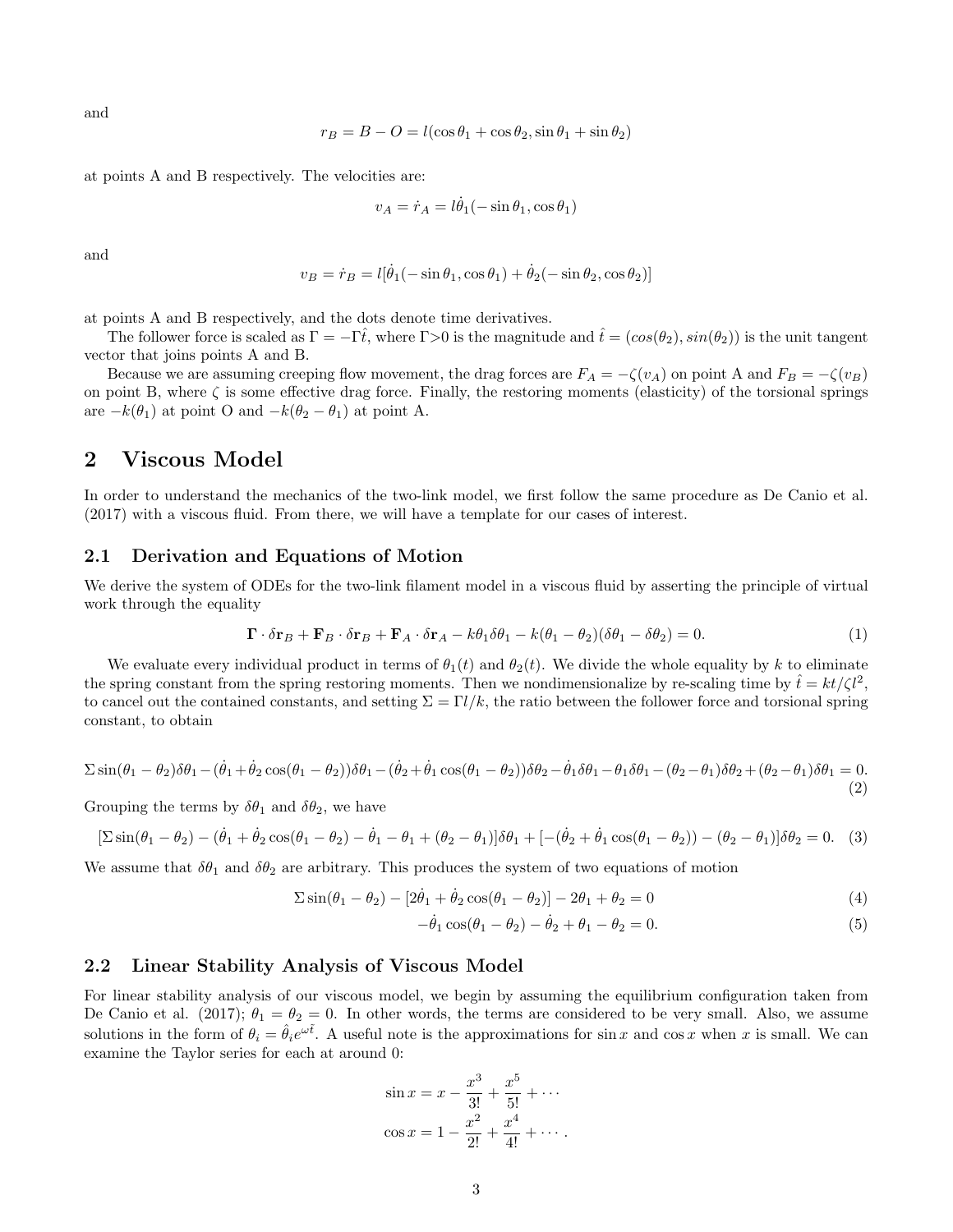So for small x, the linear approximations for  $\sin x$  and  $\cos x$  are

$$
\sin x \approx x \tag{6}
$$

 $\cos x \approx 1.$  (7)

So we assume the Taylor series solutions for  $\sin x$  and  $\cos x$  when x is small.

We start with the system of two equations of motion we derived. After applying the assumptions, and cancelling all the resulting  $e^{\omega t}$ s, we obtain the linearized system of equations

$$
\Sigma(\hat{\theta}_1 - \hat{\theta}_2) - \omega(2\hat{\theta}_1 + \hat{\theta}_2) - 2\hat{\theta}_1 + \hat{\theta}_2 = 0
$$
\n(8)

$$
-\omega(\hat{\theta}_1 - \hat{\theta}_2) + \hat{\theta}_1 - \hat{\theta}_2 = 0.
$$
\n(9)

Separating the equations by  $\hat{\theta}_1$  and  $\hat{\theta}_2$  gives a system that can be translated to a matrix linear system:

$$
\begin{bmatrix}\n(\Sigma - 2\omega - 2) & (-\Sigma - \omega + 1) \\
(-\omega + 1) & (-\omega - 1)\n\end{bmatrix}\n\begin{bmatrix}\n\hat{\theta}_1 \\
\hat{\theta}_2\n\end{bmatrix} = \n\begin{bmatrix}\n0 \\
0\n\end{bmatrix}.
$$

When solving for the determinant and assuming optimal stability at the value zero, we find the equation

$$
\omega^2 + 2(3 - \Sigma)\omega + 1 = 0. \tag{10}
$$

From the equation's solution,

$$
\omega_{\pm} = \Sigma - 3 \pm \sqrt{(\Sigma - 4)(\Sigma - 2)},\tag{11}
$$

we noticed some patterns in the linear model based on the strength of  $\Sigma$  that allowed us to try to make predictions on the stability of the nonlinear viscous model.

- 1.  $0 \le \le 2$ : Since  $\omega_+ \le 0$ , the model should show stable exponential decay.
- 2. 2< $\Sigma$ <3:  $Re(\omega_{\pm})$ <0 while  $Im(\omega_{\pm}) \neq 0$ . Thus the model should show stable decaying oscillations.
- 3.  $\Sigma = 3$ :  $Re(\omega_{\pm}) = 0$  while  $Im(\omega_{\pm}) \neq 0$ . thus the model should show stable oscillations with constant amplitude.
- 4.  $3 < \Sigma < 4$ :  $Re(\omega_{\pm}) > 0$  while  $Im(\omega_{\pm}) \neq 0$ . Thus the model should show growing oscillations. The oscillations would presumably be unstable but that was not clear.
- 5. Σ ≥ 4:  $Re(\omega_{\pm})>0$  while  $Im(\omega_{\pm})=0$ . Thus the model should show unstable exponential growth.

By simulating the changes in both thetas dependent on time and  $\Sigma$  in MatLab using ode45, we saw the linear analysis predictions did not hold true for every  $\Sigma$  value in the nonlinear model. Cases 4 and 5, with values  $3 < \Sigma < 4$  and  $\Sigma \geq 4$  respectively, produced self-sustained oscillations as opposed to constantly increasing oscillations or exponential increase.



Figure 4: Models of oscillations of two-link filament in viscous fluid at  $\Sigma$  values 2, 2.9, 3, and 3.5 respectively.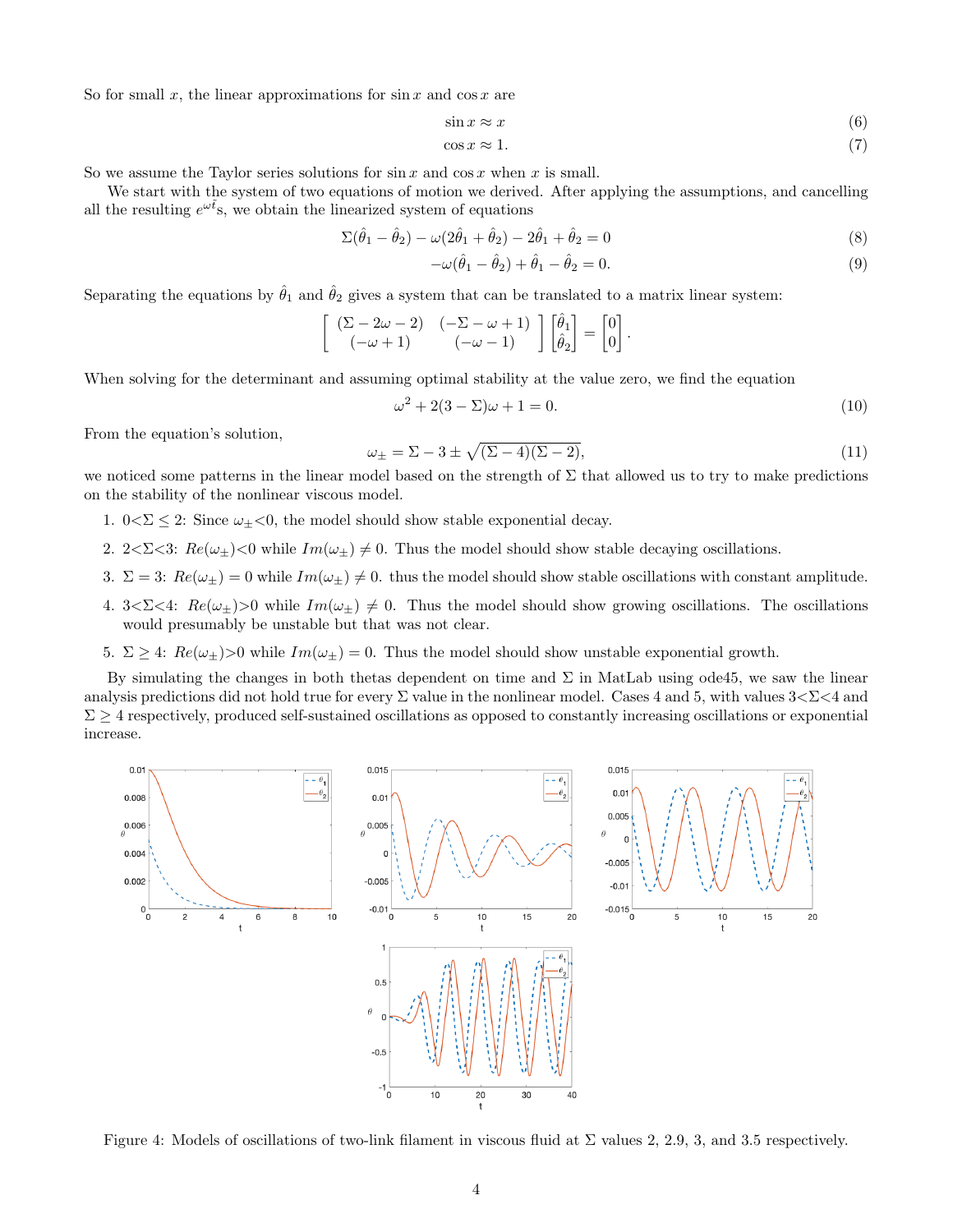# 3 Adding Viscoelasticity to Two-link filament model

To consider the effects of a viscoelastic fluid on our two-link model, after a viscous only fluid, is to consider complex fluid. In a Newtonian (viscous) fluid, the only internal stresses are due to pressure and viscosity. Viscous stresses in particular have linear deformation rates. Complex, or non-Newtonian fluids are often mixtures that contain polymers, which accounts for some of their elasticity. In comparison to Newtonian fluids, complex fluids have a nonlinear relationship between stress and strain, which causes them to behave differently. These fluids possess properties of fluids and solids. Viscosity, in that it can be used as a measure of resistance to flow, is a fluid property. Viscosity also isn't constant. Elasticity, which gives the fluids the ability to resume is original shape after being deformed, is a solid property.  $(Ozkaya, 2012)$ 

### 3.1 Equation Modifications

As with the case of viscous fluid, we begin solving for the equation of motion for the two-link model in viscoelastic fluid by considering the equation for the principle of virtual work (De Canio et al., 2017):

$$
\mathbf{\Gamma} \cdot \delta \mathbf{r}_B + \mathbf{F}_B \cdot \delta \mathbf{r}_B + \mathbf{F}_A \cdot \delta \mathbf{r}_A - k\theta_1 \delta \theta_1 - k(\theta_1 - \theta_2)(\delta \theta_1 - \delta \theta_2) = 0. \tag{12}
$$

We replace the drag forces due to the fluid,  $\mathbf{F}_A$ ,  $\mathbf{F}_B$ , with a viscoelastic force defined through the Maxwell model defined by  $Oz$ kaya  $(2012)$ ;

$$
\dot{\boldsymbol{\sigma}} + \frac{E}{\eta} \boldsymbol{\sigma} = E \dot{\boldsymbol{\epsilon}},\tag{13}
$$

$$
\frac{\eta}{E}\dot{\boldsymbol{\sigma}} + \boldsymbol{\sigma} = \eta \dot{\boldsymbol{\epsilon}}.\tag{14}
$$

We define  $\sigma$  as the stress of the fluid, and  $\eta\dot{\epsilon}$  as the viscous force. So, after renaming some parameters, we find

$$
\lambda \dot{\boldsymbol{\sigma}} + \boldsymbol{\sigma} = \mathbf{F}_{viscous}.
$$
\n<sup>(15)</sup>

From here we can represent  $\mathbf{F}_{viscous}$  with the viscous force  $-\eta \mathbf{v}$ . So,

$$
\lambda \dot{\boldsymbol{\sigma}} + \boldsymbol{\sigma} = -\eta \mathbf{v}.\tag{16}
$$

Now we use this differential equation to add to our system for the two link model. In this scenario for the Maxwell Model we replace our past drag forces  $\mathbf{F}_A$  and  $\mathbf{F}_B$  with  $\sigma_A$  and  $\sigma_B$  respectively. Thus the modified equations of motion are

$$
\mathbf{\Gamma} \cdot \delta \mathbf{r}_B + \boldsymbol{\sigma}_B \cdot \delta \mathbf{r}_B + \boldsymbol{\sigma}_A \cdot \delta \mathbf{r}_A - k\theta_1 \delta \theta_1 - k(\theta_1 - \theta_2)(\delta \theta_1 - \delta \theta_2) = 0 \tag{17}
$$

$$
\lambda \dot{\boldsymbol{\sigma}}_A + \boldsymbol{\sigma}_A = -\eta \mathbf{v}_A \tag{18}
$$

$$
\lambda \dot{\boldsymbol{\sigma}}_B + \boldsymbol{\sigma}_B = -\eta \mathbf{v}_B. \tag{19}
$$

Following from this model we parametrize each  $\sigma$  as  $(\sigma_x, \sigma_y)$ , which produces four different equations accounting for fluid drag forces at the two points A and B. This will yield six equations of motion.

We recall the main equation of motion for this system:

$$
- \Gamma l \sin(\theta_2 - \theta_1) \delta \theta_1 + l \left( -\sigma_{A_x} \sin \theta_1 + \sigma_{A_y} \cos \theta_1 \right) \delta \theta_1 + l \left[ \left( -\sigma_{B_x} \sin \theta_1 + \sigma_{B_y} \cos \theta_1 \right) \delta \theta_1 + \left( -\sigma_{B_x} \sin \theta_2 + \sigma_{B_y} \cos \theta_2 \right) \delta \theta_2 \right] - k \theta_1 \delta \theta_1 - k(\theta_2 - \theta_1) \delta \theta_2 + k(\theta_2 - \theta_1) \delta \theta_1 = 0. \tag{20}
$$

Grouping by  $\delta\theta_1$  and  $\delta\theta_2$  creates two independent equations.

$$
\begin{aligned}\n\left[-\Gamma l \sin(\theta_2 - \theta_1) + l \left(-\sigma_{A_x} \sin \theta_1 + \sigma_{A_y} \cos \theta_1\right) + l \left(-\sigma_{B_x} \sin \theta_1 + \sigma_{B_y} \cos \theta_1\right) - k \theta_1 + k(\theta_2 - \theta_1)\right] \delta \theta_1 \\
&+ \left[ \left(-\sigma_{B_x} \sin \theta_2 + \sigma_{B_y} \cos \theta_2\right) - k(\theta_2 - \theta_1)\right] \delta \theta_2 = 0.\n\end{aligned} \tag{21}
$$

After accounting for the arbitrariness of  $\delta\theta_1$  and  $\delta\theta_2$  and expanding the equations for  $\sigma$ , we obtain the following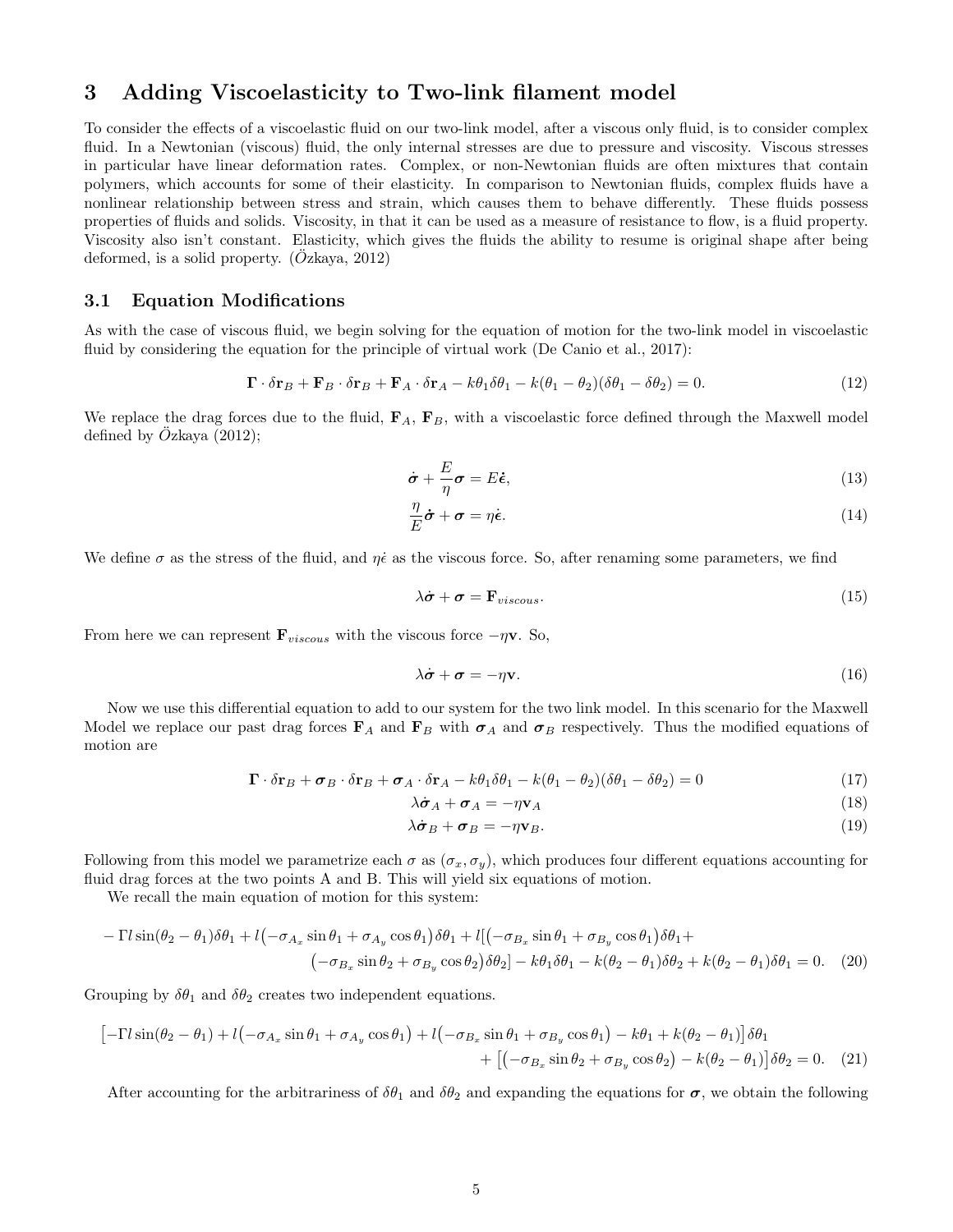initial system of equations:

$$
0 = -\Gamma l \sin(\theta_2 - \theta_1) + l [-(\sigma_{A_x} + \sigma_{B_x}) \sin \theta_1 + (\sigma_{A_y} + \sigma_{B_y}) \cos \theta_1] + k(\theta_2 - 2\theta_1)
$$
\n(22)

$$
0 = l \left[ -\sigma_{B_x} \sin \theta_2 + \sigma_{B_y} \cos \theta_2 \right] - k(\theta_2 - \theta_1) \tag{23}
$$

$$
\lambda \dot{\sigma}_{A_x} + \sigma_{A_x} = \zeta l \dot{\theta}_1 \sin \theta_1 \tag{24}
$$

$$
\lambda \dot{\sigma}_{A_y} + \sigma_{A_y} = -\zeta l \dot{\theta}_1 \cos \theta_1 \tag{25}
$$

$$
\lambda \dot{\sigma}_{B_x} + \sigma_{B_x} = \zeta l \left( \dot{\theta}_1 \sin \theta_1 + \dot{\theta}_2 \sin \theta_2 \right)
$$
\n(26)

$$
\lambda \dot{\sigma}_{B_y} + \sigma_{B_y} = -\zeta l \left( \dot{\theta}_1 \cos \theta_1 + \dot{\theta}_2 \cos \theta_2 \right).
$$
\n(27)

We notice that the system of equations of motion is a DAE (Differential Algebraic System of Equations) with four differential equations and two constraint equations.

### 3.2 Linearization

We linearize the above system about  $\theta_1 = \theta_2 = 0$  once again. We also assume that, along with  $\theta_1$  and  $\theta_2$ ,  $\sigma_{A_x}$ ,  $\sigma_{A_y}$ ,  $\sigma_{B_x}$ , and  $\sigma_{B_y}$  are small. We also apply the Taylor series for sin x and cos x when x is small again,

Following these assumptions, then regarding the higher order terms as arbitrary gives us

$$
0 = -\Gamma l(\theta_2 - \theta_1) + l(\sigma_{A_x} + \sigma_{B_x}) + k(\theta_2 - 2\theta_1)
$$
\n(28)

$$
0 = l\sigma_{B_y} - k(\theta_2 - \theta_1) \tag{29}
$$

$$
\lambda \dot{\sigma}_{A_x} + \sigma_{A_x} = 0 \tag{30}
$$

$$
\lambda \dot{\sigma}_{A_y} + \sigma_{A_y} = -\zeta l \dot{\theta}_1 \tag{31}
$$

$$
\lambda \dot{\sigma}_{B_x} + \sigma_{B_x} = 0 \tag{32}
$$

$$
\lambda \dot{\sigma}_{B_y} + \sigma_{B_y} = -\zeta l \left( \dot{\theta}_1 + \dot{\theta}_2 \right). \tag{33}
$$

Since  $\sigma_{A_x}$  and  $\sigma_{B_x}$  are small, we approximate them both to be zero. Thus our linearized system of equations is

$$
0 = -\Gamma l(\theta_2 - \theta_1) + l(\sigma_{A_x} + \sigma_{B_x}) + k(\theta_2 - 2\theta_1)
$$
\n(34)

$$
0 = l\sigma_{B_y} - k(\theta_2 - \theta_1) \tag{35}
$$

$$
\lambda \dot{\sigma}_{A_y} + \sigma_{A_y} = -\zeta l \dot{\theta}_1 \tag{36}
$$

$$
\lambda \dot{\sigma}_{B_y} + \sigma_{B_y} = -\zeta l \left( \dot{\theta}_1 + \dot{\theta}_2 \right). \tag{37}
$$

### 3.3 Nondimensionalization

To nondimensionalize the linearized system, we scale t,  $\sigma$ , and  $\theta$ , using the substitutions

$$
t = T\hat{t}, \sigma = \tilde{\Sigma}\hat{\sigma}, \text{ and } \theta = \alpha\hat{\theta},
$$

for some scaling factors T,  $\tilde{\Sigma}$ , and  $\alpha$ . Making these substitutions gives us

$$
-\Gamma l \alpha (\hat{\theta}_2 - \hat{\theta}_1) + l \tilde{\Sigma} (\hat{\sigma}_{A_y} + \hat{\sigma}_{B_y}) + k \alpha (\hat{\theta}_1 - 2\hat{\theta}_2) = 0 \tag{38}
$$

$$
l\tilde{\Sigma}\hat{\sigma}_{B_y} - k\alpha(\hat{\theta}_2 - \hat{\theta}_1) = 0
$$
\n(39)

$$
\lambda \tilde{\Sigma} \frac{1}{T} \dot{\hat{\sigma}}_{A_y} + \tilde{\Sigma} \hat{\sigma}_{A_y} = -\zeta l \alpha \frac{1}{T} \dot{\hat{\theta}}_1 \tag{40}
$$

$$
\lambda \tilde{\Sigma} \frac{1}{T} \dot{\hat{\sigma}}_{B_y} + \tilde{\Sigma} \hat{\sigma}_{B_y} = -\zeta l \alpha \frac{1}{T} (\dot{\hat{\theta}}_1 + \dot{\hat{\theta}}_2). \tag{41}
$$

Note that we have chosen the parameters of interest so that they are related to the follower force, Γ, and the fluid relaxation time,  $\lambda$ . Dividing in the first two equations by  $k\alpha$  allows us to relate the strength of the follower force to the strength of the torsional springs at  $\theta_1$  and  $\theta_2$ , as De Canio et al. (2017) had done. Likewise, dividing in the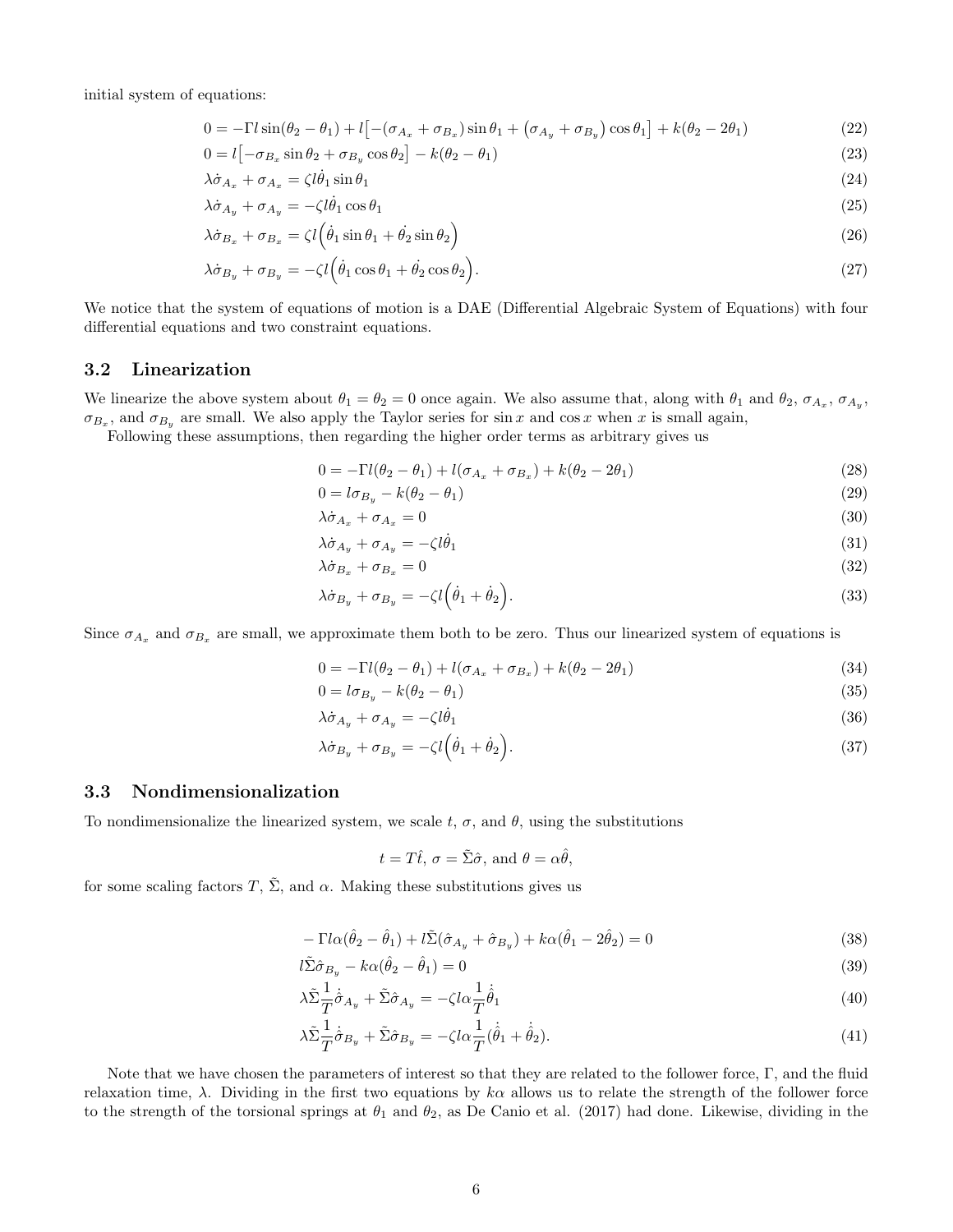last two equations by  $\tilde{\Sigma}$  allows us to relate the fluid relaxation time,  $\lambda$ , to the mechanical relaxation time, T. These steps result in the system

$$
-\frac{\Gamma l}{k}(\hat{\theta}_2 - \hat{\theta}_1) + \frac{l\tilde{\Sigma}}{k\alpha}(\hat{\sigma}_{A_y} + \hat{\sigma}_{B_y}) + (\hat{\theta}_1 - 2\hat{\theta}_2) = 0
$$
\n(42)

$$
\frac{l\tilde{\Sigma}}{k\alpha}\hat{\sigma}_{B_y} - (\hat{\theta}_2 - \hat{\theta}_1) = 0\tag{43}
$$

$$
\lambda \frac{1}{T} \dot{\hat{\sigma}}_{A_y} + \hat{\sigma}_{A_y} = -\frac{\zeta l \alpha}{\tilde{\Sigma}} \frac{1}{T} \dot{\hat{\theta}}_1 \tag{44}
$$

$$
\lambda \frac{1}{T} \dot{\hat{\sigma}}_{B_y} + \hat{\sigma}_{B_y} = -\frac{\zeta l \alpha}{\tilde{\Sigma}} \frac{1}{T} (\dot{\hat{\theta}}_1 + \dot{\hat{\theta}}_2). \tag{45}
$$

Setting  $\tilde{\Sigma} = \frac{k\alpha}{l}$  would cancel out the respective coefficients in the first two equations. Regarding the last two equation, we have a choice to either express T in terms of  $\lambda$ , or as  $\frac{\zeta l^2}{k}$ . Since we are interested in a parameter that relates to fluid relaxation time, we want to be able to freely manipulate  $\lambda$ . Thus, we choose  $T = \frac{\zeta l^2}{k}$ . We also set  $\Sigma = \frac{\Gamma l}{k}$  (equivalent to before) and  $\Lambda = \frac{k\lambda}{\zeta l^2}$ . With all these parameters together, we obtain

$$
\Sigma(\hat{\theta}_1 - \hat{\theta}_2) + (\hat{\sigma}_{A_y} + \hat{\sigma}_{B_y}) + (\hat{\theta}_1 - 2\hat{\theta}_2) = 0
$$
\n(46)

$$
\hat{\sigma}_{B_y} - (\hat{\theta}_2 - \hat{\theta}_1) = 0 \tag{47}
$$

$$
\Lambda \dot{\hat{\sigma}}_{A_y} + \hat{\sigma}_{A_y} = -\dot{\hat{\theta}}_1 \tag{48}
$$

$$
\Lambda \dot{\hat{\sigma}}_{B_y} + \hat{\sigma}_{B_y} = -(\dot{\hat{\theta}}_1 + \dot{\hat{\theta}}_2). \tag{49}
$$

as our nondimensionalized linear system.

#### 3.3.1 Nonlinear System

Using the same scaling factors from the linear system, we establish an official nonlinear system of equations of motion:

$$
0 = -\Sigma \sin(\theta_2 - \theta_1) - (\sigma_{A_x} + \sigma_{B_x}) \sin \theta_1 + (\sigma_{A_y} + \sigma_{B_y}) \cos \theta_1 + \theta_2 - 2\theta_1 \tag{50}
$$

$$
0 = -\sigma_{B_x} \sin \theta_2 + \sigma_{B_y} \cos \theta_2 - \theta_2 + \theta_1 \tag{51}
$$

$$
\Lambda \dot{\sigma}_{A_x} + \sigma_{A_x} = \dot{\theta}_1 \sin \theta_1 \tag{52}
$$

$$
\Lambda \dot{\sigma}_{A_y} + \sigma_{A_y} = -\dot{\theta}_1 \cos \theta_1 \tag{53}
$$

$$
\Lambda \dot{\sigma}_{B_x} + \sigma_{B_x} = \left(\dot{\theta}_1 \sin \theta_1 + \dot{\theta}_2 \sin \theta_2\right) \tag{54}
$$

$$
\Lambda \dot{\sigma}_{B_y} + \sigma_{B_y} = -\left(\dot{\theta}_1 \cos \theta_1 + \dot{\theta}_2 \cos \theta_2\right). \tag{55}
$$

The nonlinear system was converted to the form  $My' = f(y)$ , where

$$
M = \begin{bmatrix} \Lambda & 0 & 0 & 0 & -sin(\theta_1) & 0 \\ 0 & \Lambda & 0 & 0 & cos(\theta_1) & 0 \\ 0 & 0 & \Lambda & 0 & -sin(\theta_1) & -sin(\theta_2) \\ 0 & 0 & 0 & \Lambda & cos(\theta_1) & cos(\theta_2) \\ 0 & 0 & 0 & 0 & 0 & 0 \\ 0 & 0 & 0 & 0 & 0 & 0 \end{bmatrix}, y' = \begin{bmatrix} \dot{\sigma}_{A_x} \\ \dot{\sigma}_{A_y} \\ \dot{\sigma}_{B_x} \\ \dot{\sigma}_{B_y} \\ \dot{\theta}_1 \\ \dot{\theta}_2 \end{bmatrix}.
$$

This system was modeled in MatLab using ode15s. We noticed that fluid elasticity changes oscillation patterns for fixed  $\Sigma$  values.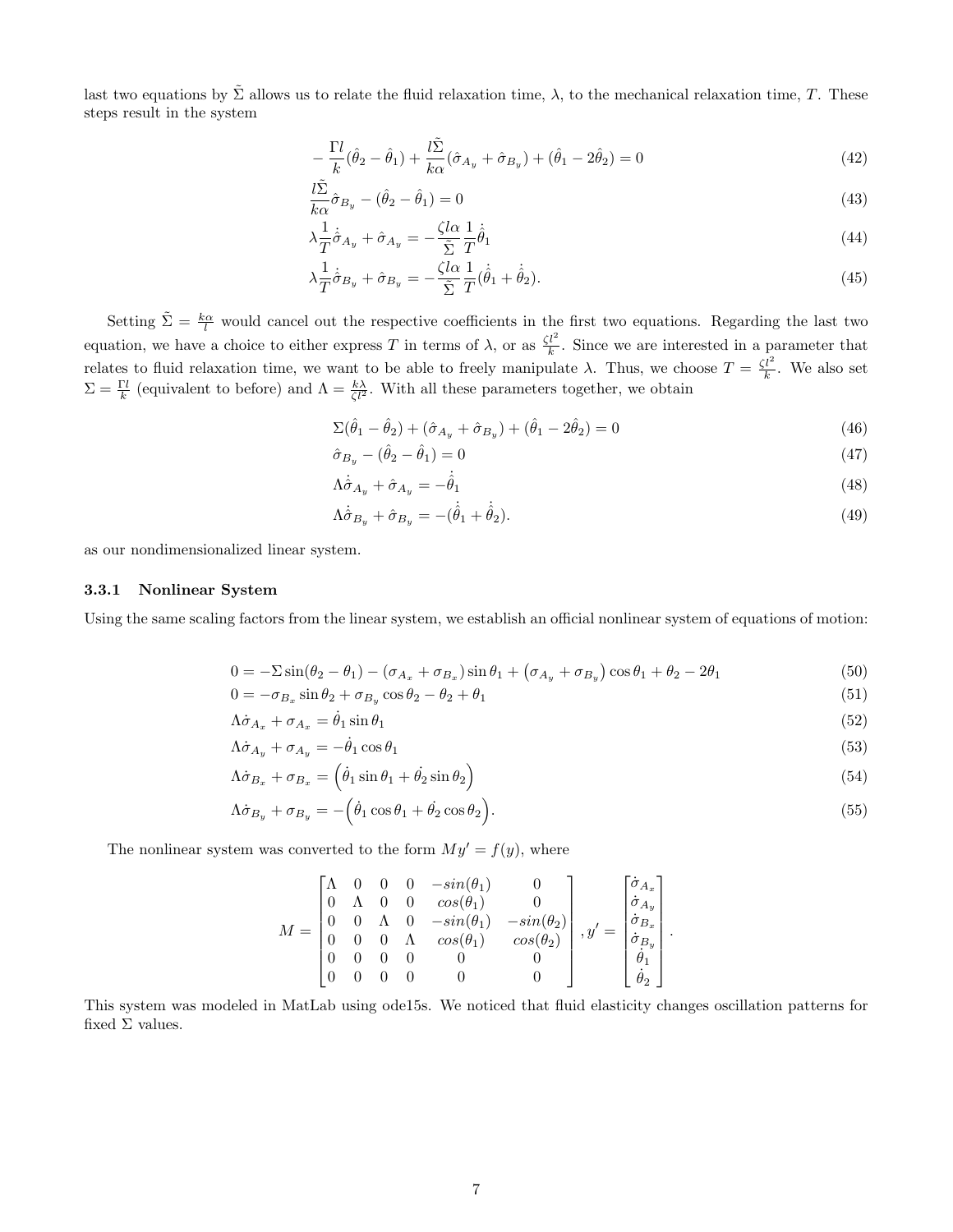

Figure 5: Models of oscillations of two-link filament in viscoelastic fluid at  $\Sigma = 3.3$  and  $\Lambda$  values 0, 0.5, and 1 respectively.

### 3.4 Linear Stability Analysis of Viscoelastic Model

Using the nondimensionalized linear system for the viscoelastic model, we assume solutions of the form  $\theta_j = \hat{\theta}_j e^{\omega \hat{t}}$ , as in the viscous model, and  $\sigma_j = \hat{\sigma}_j e^{\omega \hat{t}}$ . This results in the system

$$
\Sigma(\hat{\theta}_1 - \hat{\theta}_2) + (\hat{\sigma}_{A_y} + \hat{\sigma}_{B_y}) + (\hat{\theta}_1 - 2\hat{\theta}_2) = 0
$$
\n(56)

$$
\hat{\sigma}_{B_y} - (\hat{\theta}_2 - \hat{\theta}_1) = 0 \tag{57}
$$

$$
\Lambda \omega \hat{\sigma}_{A_y} + \hat{\sigma}_{A_y} = -\omega \hat{\theta}_1 \tag{58}
$$

$$
\Lambda \omega \hat{\sigma}_{B_y} + \hat{\sigma}_{B_y} = -(\omega \hat{\theta}_1 + \omega \hat{\theta}_2). \tag{59}
$$

By separating these equations by  $\hat{\theta}_1$ ,  $\hat{\theta}_2$ ,  $\hat{\sigma}_{A_y}$ , and  $\hat{\sigma}_{B_y}$ , the system can be translated into the following matrix equation:

$$
\begin{bmatrix}\n(\Sigma - 2) & (-\Sigma + 1) & 1 & 1 \\
1 & -1 & 0 & 1 \\
\omega & 0 & (\Lambda \omega + 1) & 0 \\
\omega & \omega & 0 & (\Lambda \omega + 1)\n\end{bmatrix}\n\begin{bmatrix}\n\hat{\theta}_1 \\
\hat{\theta}_2 \\
\hat{\sigma}_{A_y} \\
\hat{\sigma}_{B_y}\n\end{bmatrix} = \n\begin{bmatrix}\n0 \\
0 \\
0 \\
0\n\end{bmatrix}.
$$

By once again assuming optimal stability at the value zero when solving for the determinant, we find the equation

$$
(-2\Sigma\Lambda + \Lambda^2 + 6\Lambda + 1)\omega^2 + (-2\Sigma + 2\Lambda + 6)\omega + 1 = 0,
$$
\n(60)

which has the solution

$$
\omega_{\pm} = \frac{\Sigma - \Lambda - 3 \pm \sqrt{(\Sigma - 4)(\Sigma - 2)}}{-2\Sigma \Lambda + \Lambda^2 + 6\Lambda + 1}.
$$
\n(61)

Note that when  $\Lambda = 0$ ,  $\omega_{\pm}$  is the same as the viscous model for all values of  $\Sigma$ .

### 3.5 Finding Hopf Bifurcation Points and Predicting Oscillation Frequency of Viscoelastic Model

To better predict the frequency of the filament oscillations for the viscoelastic model, we can narrow down the linear stability to its Hopf bifurcation point. In other words, we bring the real part of  $\omega_{\pm}$ , which represents the exponential growth or decay of the oscillations, to zero so that we can isolate the imaginary part, the frequency.

Recalling our solution for  $\omega_{\pm}$ , the square root is the origin of  $\omega$ 's imaginary part. Observing the factor product within the root, we establish a preliminary boundary for  $\Sigma$  concerning the frequency of oscillations and the Hoph bifurcation points:

$$
2 < \Sigma < 4.
$$

The real part is the numerator equation sans the square root. Because the real part must be zero, we can algebraically determine the value of  $\Sigma$  at the bifurcation point dependent on  $\Lambda$ ,

$$
Re(\omega_{\pm}) = \Sigma - \Lambda - 3 = 0 \Rightarrow \Sigma = \Lambda + 3
$$

Recall that  $\Lambda = \frac{k\lambda}{\zeta l^2}$ .  $\lambda$  represents the relaxation time of our viscoelastic fluid. So,  $\Lambda$  cannot be negative:  $\Lambda > 0$ . Applying this to the boundaries of  $\Sigma$  changes the minimum from 2 to 3:

$$
3 < \Sigma < 4 \Rightarrow 3 < \Lambda + 3 < 4 \Rightarrow 0 < \Lambda < 1
$$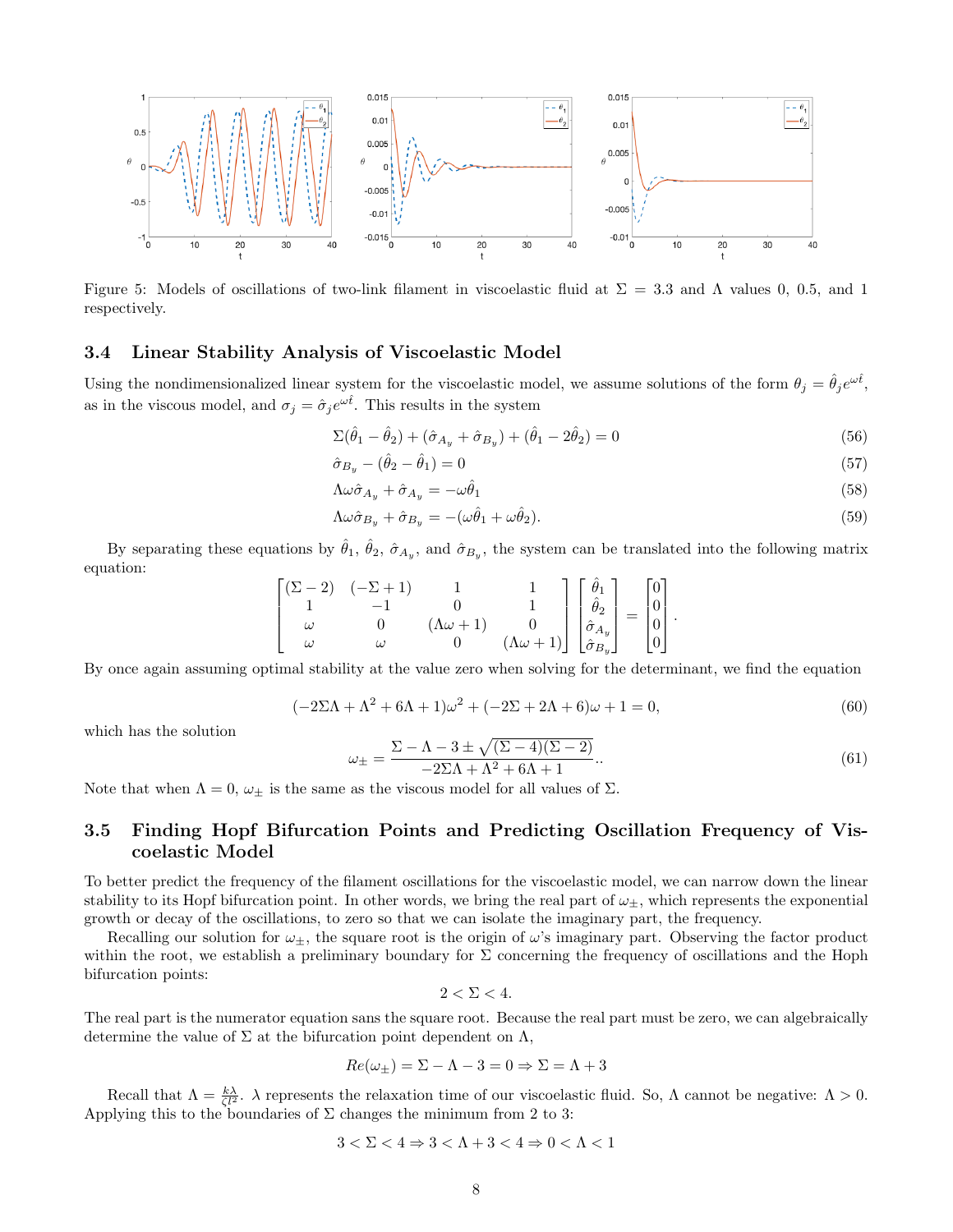Therefore, the bifurcation boundaries for  $\Sigma$  and  $\Lambda$  are  $3 < \Sigma < 4$  and  $0 < \Lambda < 1$ .



Figure 6: Here we see a linear relationship between the bifurcation point  $\Sigma$  with  $\Lambda$  varying from 0 to 1.

We can predict the frequency at the bifurcation point by substituting  $\Sigma$  in terms of  $\Lambda$  in the  $\omega_{\pm}$  solution, then graphing the imaginary part with a varying Λ.



Figure 7: The graphs of the imaginary parts, i.e. the frequency of oscillations,  $\omega_+$  and  $\omega_-$  respectively, show exponential relationships with  $\Lambda$  varying from 0 to 1.

### 3.6 Considering Another Viscoelastic Model

Unfortunately, following the Maxwell viscoelastic model led to a breakdown in the numerical solution obtained using MatLab. When we choose a  $\Sigma$  value greater than 3.3, the oscillations become uneven and do not follow the growth rate and frequency patterns we noticed beforehand. Also, by choosing any  $\Lambda$  value greater than 0, we transition from a purely viscous fluid to a purely viscoelastic fluid. We wanted to observe the effects the fluid would have on the filament as we smoothly transition between the two. So, we decided to rework the equations of motion from scratch by considering a different viscoelastic model for a basis.

# 4 Oldroyd-B Model

### 4.1 Model Derivation

We use the Oldroyd-B model to create a viscoelastic model that considers the total viscosity,  $\zeta$ , as a sum of the fluid viscosity,  $\zeta_f$ , and polymeric viscosity,  $\zeta_p$ . We apply this to the principal of virtual work by adding the viscous fluid drag force terms from the viscous model into to the Maxwell model. The resulting basis for the Oldroyd-B model is

$$
\mathbf{\Gamma} \cdot \delta \mathbf{r}_B + \mathbf{F}_B \cdot \delta \mathbf{r}_B + \sigma_B \cdot \delta \mathbf{r}_B + \mathbf{F}_A \cdot \delta \mathbf{r}_A + \sigma_B \cdot \delta \mathbf{r}_B - k\theta_1 \delta \theta_1 - k(\theta_1 - \theta_2)(\delta \theta_1 - \delta \theta_2) = 0. \tag{63}
$$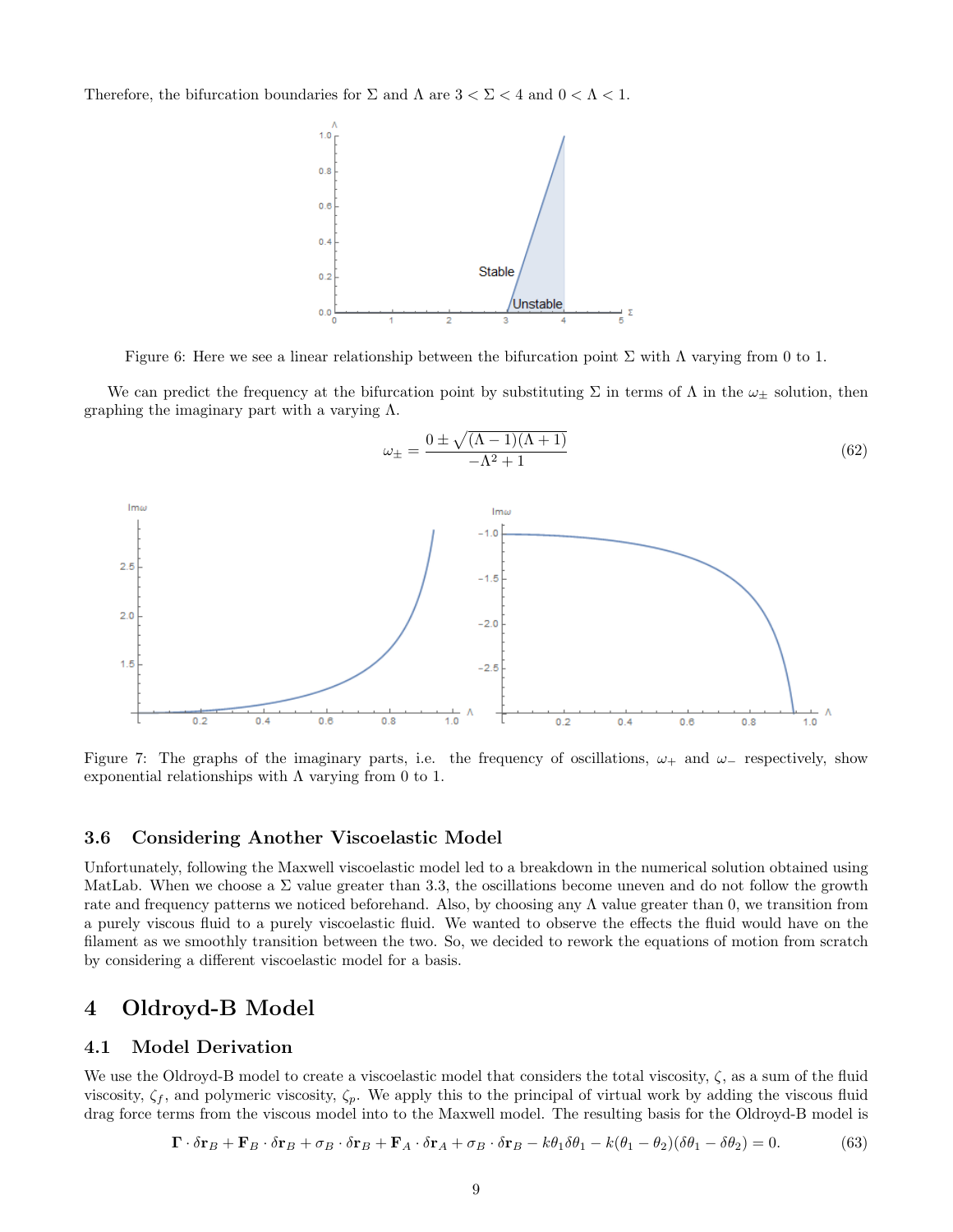Expanding From this equation we obtain

$$
- \Gamma l \sin(\theta_2 - \theta_1) - \zeta l^2 [(\dot{\theta}_1 + \dot{\theta}_2 \cos(\theta_1 - \theta_2))\delta\theta_1 + (\dot{\theta}_2 + \dot{\theta}_1 \cos(\theta_1 - \theta_2))\delta\theta_2] + l \delta\theta_1 (-\sin\theta_1 \sigma_{B_x} + \cos\theta_1 \sigma_{B_y})
$$
  
+  $l \delta\theta_2 (-\sin\theta_2 \sigma_{B_x} + \cos\theta_2 \sigma_{B_y}) - \zeta l^2 \dot{\theta}_1 \delta\theta_1 + l \delta\theta_1 (-\sin\theta_1 \sigma_{A_x} + \cos\theta_1 \sigma_{A_y}) - k \theta_1 \delta\theta_1 - k(\theta_2 - \theta_1)\delta\theta_2 + k(\theta_2 - \theta_1)\delta\theta_1 = 0.$  (64)

Due to the arbitrariness of  $\delta\theta_1$  and  $\delta\theta_2$ , and combining our viscoelastic equations from the Maxwell model, we again obtain a system of six equations:

$$
0 = -\Gamma l \sin(\theta_2 - \theta_1) + l(-\sin\theta_1(\sigma_{A_x} + \sigma_{B_x}) + \cos\theta_1(\sigma_{A_y} + \sigma_{B_y})) - 2\zeta_f l^2 \dot{\theta}_1 - \zeta_f l^2 \dot{\theta}_2 \cos(\theta_1 - \theta_2) - 2k\theta_1 + k\theta_2
$$
\n(65)

$$
0 = l(-\sin\theta_2\sigma_{B_x} + \cos\theta_2\sigma_{B_y}) - \zeta_f l^2(\dot{\theta}_2 + \dot{\theta}_1\cos(\theta_1 - \theta_2)) - k(\theta_2 - \theta_1)
$$
\n(66)

$$
\lambda \dot{\sigma}_{A_x} + \sigma_{A_x} = \zeta_p l \dot{\theta}_1 \sin \theta_1 \tag{67}
$$

$$
\lambda \dot{\sigma}_{A_y} + \sigma_{A_y} = -\zeta_p l \dot{\theta}_1 \cos \theta_1 \tag{68}
$$

$$
\lambda \dot{\sigma}_{B_x} + \sigma_{B_x} = \zeta_p l \left( \dot{\theta}_1 \sin \theta_1 + \dot{\theta}_2 \sin \theta_2 \right) \tag{69}
$$

$$
\lambda \dot{\sigma}_{B_y} + \sigma_{B_y} = -\zeta_p l \left( \dot{\theta}_1 \cos \theta_1 + \dot{\theta}_2 \cos \theta_2 \right). \tag{70}
$$

### 4.2 Linearization

Linearizing using the same method as the Maxwell model yields the linear system

$$
0 = -\Gamma l(\theta_2 - \theta_1) + l(\sigma_{A_y} + \sigma_{B_y}) - 2\zeta_p l^2 \dot{\theta}_1 - \zeta_p l^2 \dot{\theta}_2 + k(\theta_2 - 2\theta_1)
$$
\n(71)

$$
0 = l\sigma_{B_y} - \zeta_p l^2 (\dot{\theta}_2 + \dot{\theta}_1) - k(\theta_2 - \theta_1)
$$
\n(72)

$$
\lambda \dot{\sigma}_{A_y} + \sigma_{A_y} = -\zeta_p l \dot{\theta}_1 \tag{73}
$$

$$
\lambda \dot{\sigma}_{B_y} + \sigma_{B_y} = -\zeta_p l \left( \dot{\theta}_1 + \dot{\theta}_2 \right). \tag{74}
$$

### 4.3 Nondimensionalization

We nondimensionalize using the same scaling factors:  $t = T\hat{t}$ ,  $\sigma = \tilde{\Sigma}\hat{\sigma}$ , and  $\theta = \alpha\hat{\theta}$ . Substituting these terms gives us

$$
0 = -\Gamma l \alpha (\hat{\theta}_2 - \hat{\theta}_1) + l \tilde{\Sigma} (\hat{\sigma}_{A_y} + \hat{\sigma}_{B_y}) - 2 \frac{\zeta_p l^2 \alpha}{T} \hat{\theta}_1 - \frac{\zeta_p l^2 \alpha}{T} \hat{\theta}_2 + k \alpha (\hat{\theta}_2 - 2\hat{\theta}_1)
$$
\n(75)

$$
0 = l\tilde{\Sigma}\hat{\sigma}_{B_y} - \frac{\zeta_p l^2 \alpha}{T} (\dot{\hat{\theta}}_2 + \dot{\hat{\theta}}_1) - k\alpha (\hat{\theta}_2 - \hat{\theta}_1)
$$
\n(76)

$$
\frac{\lambda \tilde{\Sigma}}{T} \dot{\tilde{\sigma}}_{A_y} + \tilde{\Sigma} \hat{\sigma}_{A_y} = -\frac{\zeta_p l \alpha}{T} \dot{\tilde{\theta}}_1 \tag{77}
$$

$$
\frac{\lambda \tilde{\Sigma}}{T} \dot{\tilde{\sigma}}_{B_y} + \tilde{\Sigma} \hat{\sigma}_{B_y} = -\frac{\zeta_p l \alpha}{T} (\dot{\hat{\theta}}_1 + \dot{\hat{\theta}}_2). \tag{78}
$$

We again divide the first two equations by  $k\alpha$  and the last two by  $\tilde{\Sigma}$  to obtain

$$
0 = -\frac{\Gamma l}{k}(\hat{\theta}_2 - \hat{\theta}_1) + \frac{l\tilde{\Sigma}}{k\alpha}(\hat{\sigma}_{A_y} + \hat{\sigma}_{B_y}) - 2\frac{\zeta_p l^2}{kT}\hat{\theta}_1 - \frac{\zeta_p l^2}{kT}\hat{\theta}_2 + (\hat{\theta}_2 - 2\hat{\theta}_1)
$$
\n(79)

$$
0 = \frac{l\tilde{\Sigma}}{k\alpha}\hat{\sigma}_{B_y} - \frac{\zeta_p l^2}{kT}(\dot{\hat{\theta}}_2 + \dot{\hat{\theta}}_1) - (\hat{\theta}_2 - \hat{\theta}_1)
$$
\n(80)

$$
\frac{\lambda}{T}\dot{\hat{\sigma}}_{A_y} + \hat{\sigma}_{A_y} = -\frac{\zeta_p l \alpha}{\tilde{\Sigma}T} \dot{\hat{\theta}}_1 \tag{81}
$$

$$
\frac{\lambda}{T}\dot{\hat{\sigma}}_{B_y} + \hat{\sigma}_{B_y} = -\frac{\zeta_p l \alpha}{\tilde{\Sigma}T} (\dot{\hat{\theta}}_1 + \dot{\hat{\theta}}_2).
$$
\n(82)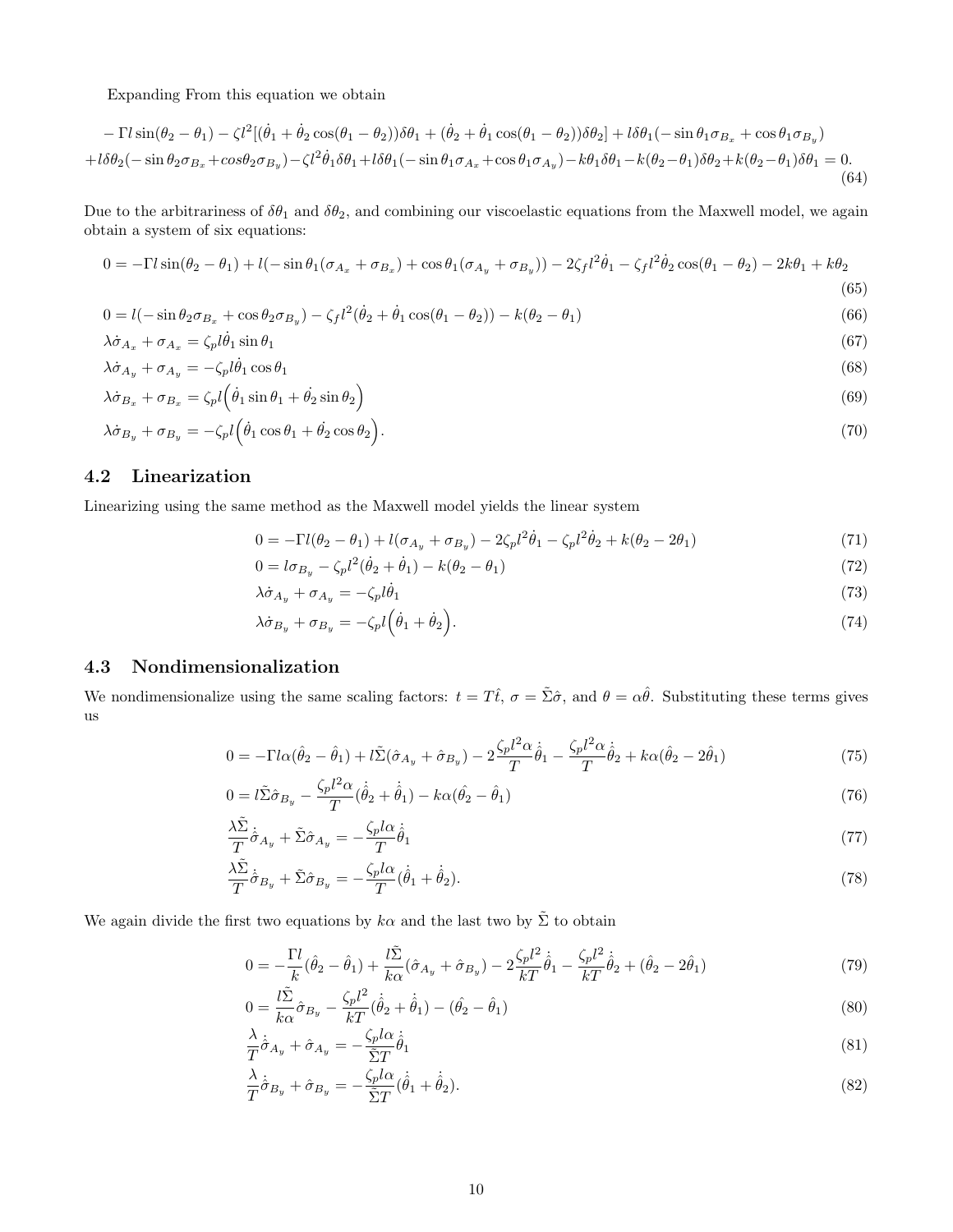Making the substitutions  $\tilde{\Sigma} = \frac{k\alpha}{l}, T = \frac{(\zeta_f + \zeta_p)l^2}{k}$  $(\frac{\zeta_p}{k})^{l^2}, \, \Sigma = \frac{\Gamma l}{k}, \, \Lambda = \frac{k\lambda}{\zeta_f l^2}, \, \text{and } \beta = \frac{\zeta_p}{\zeta_f + 1}$  $\frac{\zeta_p}{\zeta_f+\zeta_p}$  to account for both fluid and polymer viscosity, we find the nondimensional linear system

$$
0 = \Sigma(\theta_1 - \theta_2) + \sigma_{A_y} + \sigma_{B_y} - 2(1 - \beta)\dot{\theta}_1 - (1 - \beta)\dot{\theta}_2 + \theta_2 - 2\theta_1
$$
\n(83)

$$
0 = \sigma_{B_y} - (1 - \beta)(\dot{\theta}_2 + \dot{\theta}_1) - \theta_2 + \theta_1 \tag{84}
$$

$$
\Lambda \dot{\sigma}_{A_y} + \sigma_{A_y} = -\beta \dot{\theta}_1 \tag{85}
$$

$$
\Lambda \dot{\sigma}_{B_y} + \sigma_{B_y} = -\beta (\dot{\theta}_1 + \dot{\theta}_2). \tag{86}
$$

### 4.4 Nonlinear system

By applying the same scaling factors to the nonlinear system, we obtain the following system of equations of motion:

$$
0 = \sum \sin(\theta_1 - \theta_2) - \sin\theta_1(\sigma_{A_x} + \sigma_{B_x}) + \cos\theta_1(\sigma_{A_y} + \sigma_{B_y}) - 2(1 - \beta)\dot{\theta}_1 - (1 - \beta)\dot{\theta}_2\cos(\theta_1 - \theta_2) - 2\theta_1 + \theta_2 \tag{87}
$$

 $0 = -\sin\theta_2\sigma_{B_x} + \cos\theta_2\sigma_{B_y} - (1 - \beta)(\theta_2 + \theta_1\cos(\theta_1 - \theta_2)) - \theta_2 + \theta_1$  (88)

$$
\Lambda \dot{\sigma}_{A_x} + \sigma_{A_x} = \beta \dot{\theta}_1 \sin \theta_1 \tag{89}
$$

$$
\Lambda \dot{\sigma}_{A_y} + \sigma_{A_y} = -\beta \dot{\theta}_1 \cos \theta_1 \tag{90}
$$

$$
\Lambda \dot{\sigma}_{B_x} + \sigma_{B_x} = \beta (\dot{\theta}_1 \sin \theta_1 + \dot{\theta}_2 \sin \theta_2)
$$
\n(91)

$$
\Lambda \dot{\sigma}_{B_y} + \sigma_{B_y} = -\beta (\dot{\theta}_1 \cos \theta_1 + \dot{\theta}_2 \cos \theta_2). \tag{92}
$$

#### 4.5 Stability Analysis

#### 4.5.1 Linear Analysis Attempt

Again, assuming the solutions  $\theta_j = \hat{\theta}_j e^{\omega t}$  and  $\sigma_j = \hat{\sigma}_j e^{\omega t}$ , we work through the nondimensionalized linear system of the Oldroyd-B model and find the system

$$
\Sigma(\hat{\theta}_1 - \hat{\theta}_2) + \hat{\sigma}_{A_y} + \hat{\sigma}_{B_y} - \omega(1 - \beta)(2\hat{\theta}_1 + \hat{\theta}_2) + \hat{\theta}_2 - 2\hat{\theta}_1 = 0
$$
\n(93)

$$
\hat{\sigma}_{B_y} - \omega (1 - \beta)(\hat{\theta}_2 + \hat{\theta}_1) - \hat{\theta}_2 + \hat{\theta}_1 = 0
$$
\n(94)

$$
\omega \Lambda \hat{\sigma}_{A_y} + \hat{\sigma}_{A_y} + \omega \beta \hat{\theta}_1 = 0 \tag{95}
$$

$$
\omega \Lambda \hat{\sigma}_{B_y} + \hat{\sigma}_{B_y} + \omega \beta (\hat{\theta}_1 + \omega \hat{\theta}_2). \tag{96}
$$

We separate the equations by  $\hat{\theta}_1$ ,  $\hat{\theta}_2$ ,  $\hat{\sigma}_{A_y}$ , and  $\hat{\sigma}_{B_y}$ , then can translate the system into a matrix equation:

$$
\begin{bmatrix} (\Sigma-2\omega(1-\beta)-2) & (-\Sigma-\omega(1-\beta)+1) & 1 & 1 \\ -\omega(1-\beta)+1 & -\omega(1-\beta)-1 & 0 & 1 \\ \omega\beta & 0 & (\omega\Lambda+1) & 0 \\ \omega\beta & \omega\beta & 0 & (\omega\Lambda+1) \end{bmatrix} \begin{bmatrix} \hat{\theta}_1 \\ \hat{\theta}_2 \\ \hat{\sigma}_{A_y} \\ \hat{\sigma}_{B_y} \end{bmatrix} = \begin{bmatrix} 0 \\ 0 \\ 0 \\ 0 \end{bmatrix}.
$$

#### 4.5.2 Numerical Hoph Bifurcation Solutions

Trying solve for the Hoph bifurcation points as solutions for  $\omega$  individually by finding the determinant like before is a lengthy and complex process. Therefore, we choose to solve for the solutions numerically.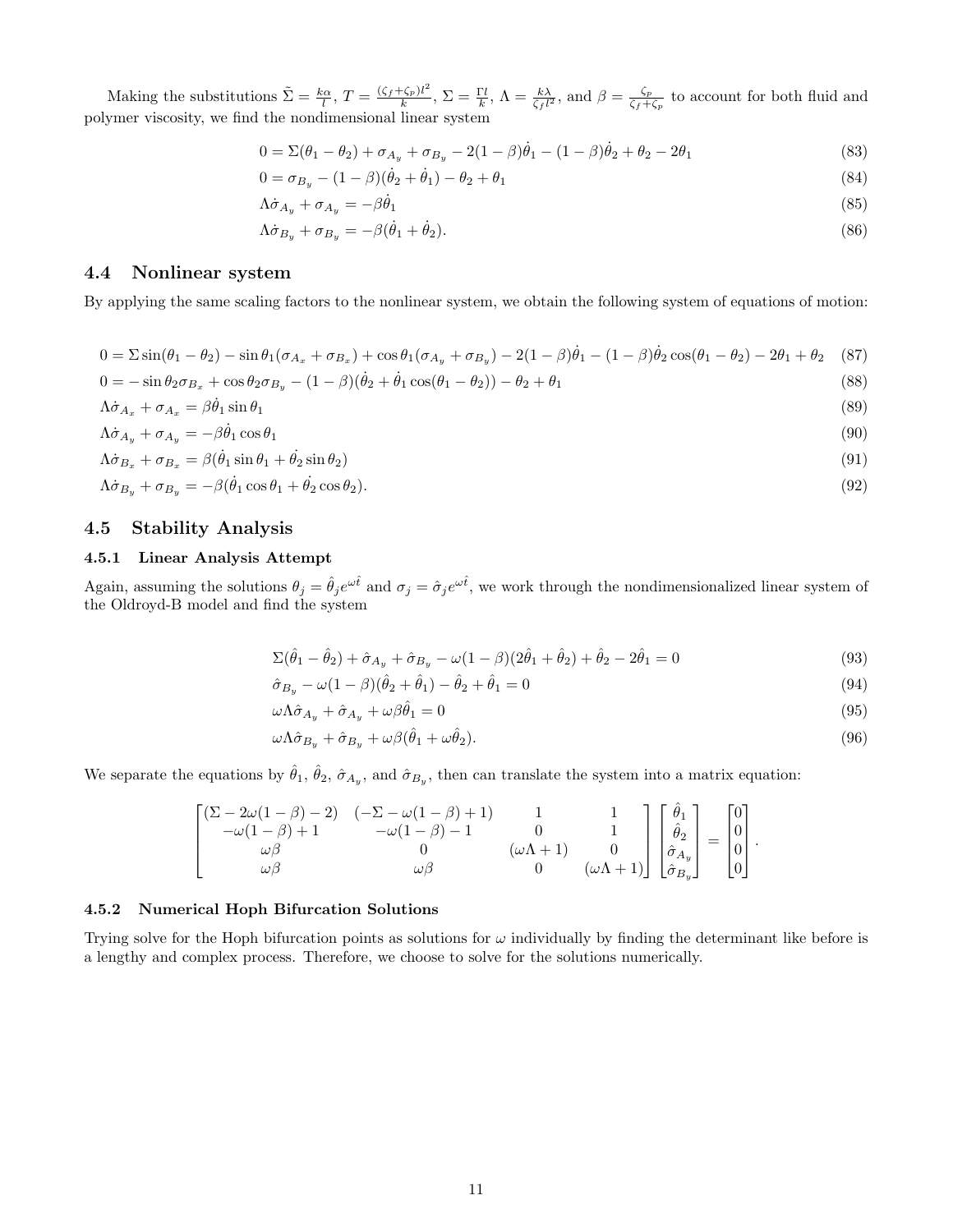

Figure 8: Graph of linear Hoph bifurcation solutions for  $\Lambda$  dependent on  $\Sigma$  and  $\beta$  based on numerical simulation. The vertical bifurcation curve is set for  $\beta = 0$ , which is equivalent to the viscous case. The middle curve is set for  $\beta = 0.67$ . The most radical curve is set for  $\beta = 0.99$ , which is equivalent to the Maxwell model case.

Based on the previous analysis we've done in the previous cases, we establish that the  $\Lambda$  coordinates within  $0<\Sigma\leq 3$  are stable, while the ones within  $3<\Sigma$  are unstable. With this in mind, we notice that as  $\Lambda$ , fluid relaxation rate and strength of viscoelasticity, increases, oscillations stabilize.



Figure 9: Contour plot of oscillation frequency overlaid with bifurcation curve for  $\beta = 0.67$ .

With stability in mind, the oscillation frequency contour plot paired with the bifurcation curve for  $\beta = 0.67$ reveals two bifurcation points along a fixed example of  $\Sigma$ ,  $\Sigma = 3.25$ . These are  $\Lambda \approx 0.4$ , which seems to have a moderate frequency, and  $\Lambda \approx 2.65$ , which seems to have a high frequency.



Figure 10: Models of oscillations of a two-link filament in viscoelastic fluid at  $\beta = 0.67$ ,  $\Sigma = 3.25$  and  $\Lambda$  values 0.25, 1, and 3 respectfully.

With these points in mind, we are able to establish patterns in oscillation frequency and amplitude for varying